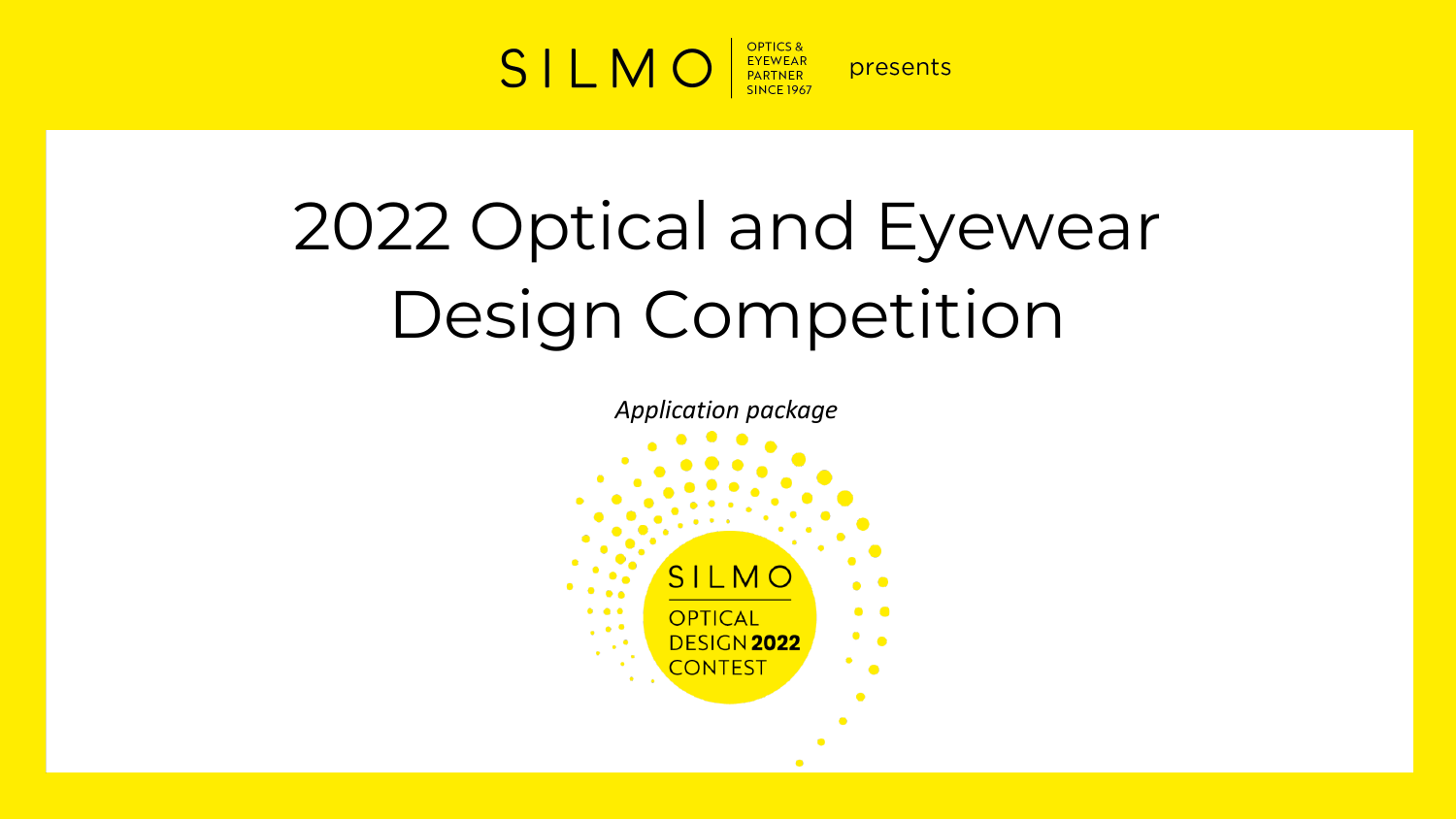

### **Contents**

**p.3**



*The Silmo The competition Statement of work*

**p.7**

**p.8 p.9**

*The panel Awards and prizes The principal steps*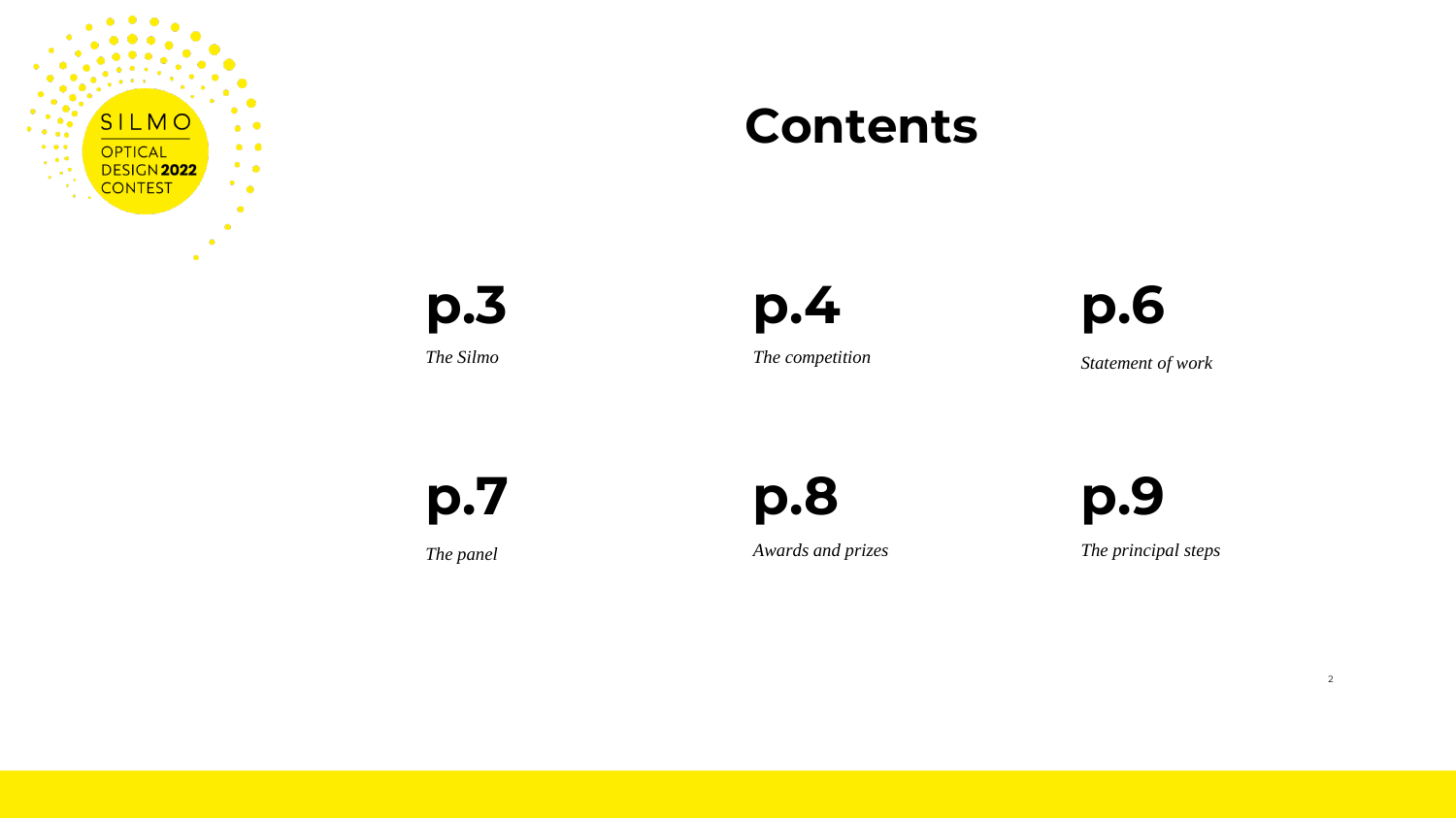

### **THE SILMO**



*Partner in Optics and Eyewear since 1967*

The SILMO organises events and generates valuable content to guide all the industry's professionals in developing their businesses.

#### **SILMO Paris, World Optical Fair**

An essential event that assembles international experts each year to focus on the future of the optical and eyewear world.

42 countries are represented among 950 exhibitors, 1,500 brands, 860,000 ft<sup>2</sup> of exhibition space and 37,000 visitors. (2019 figures)



"A trade fair appreciated for its diversity and extensiveness, where talented people and companies gather to prepare the future of the industry and provide good vision and beautiful eyewear to the entire world"

Amélie Morel, Chairwoman of SILMO Paris.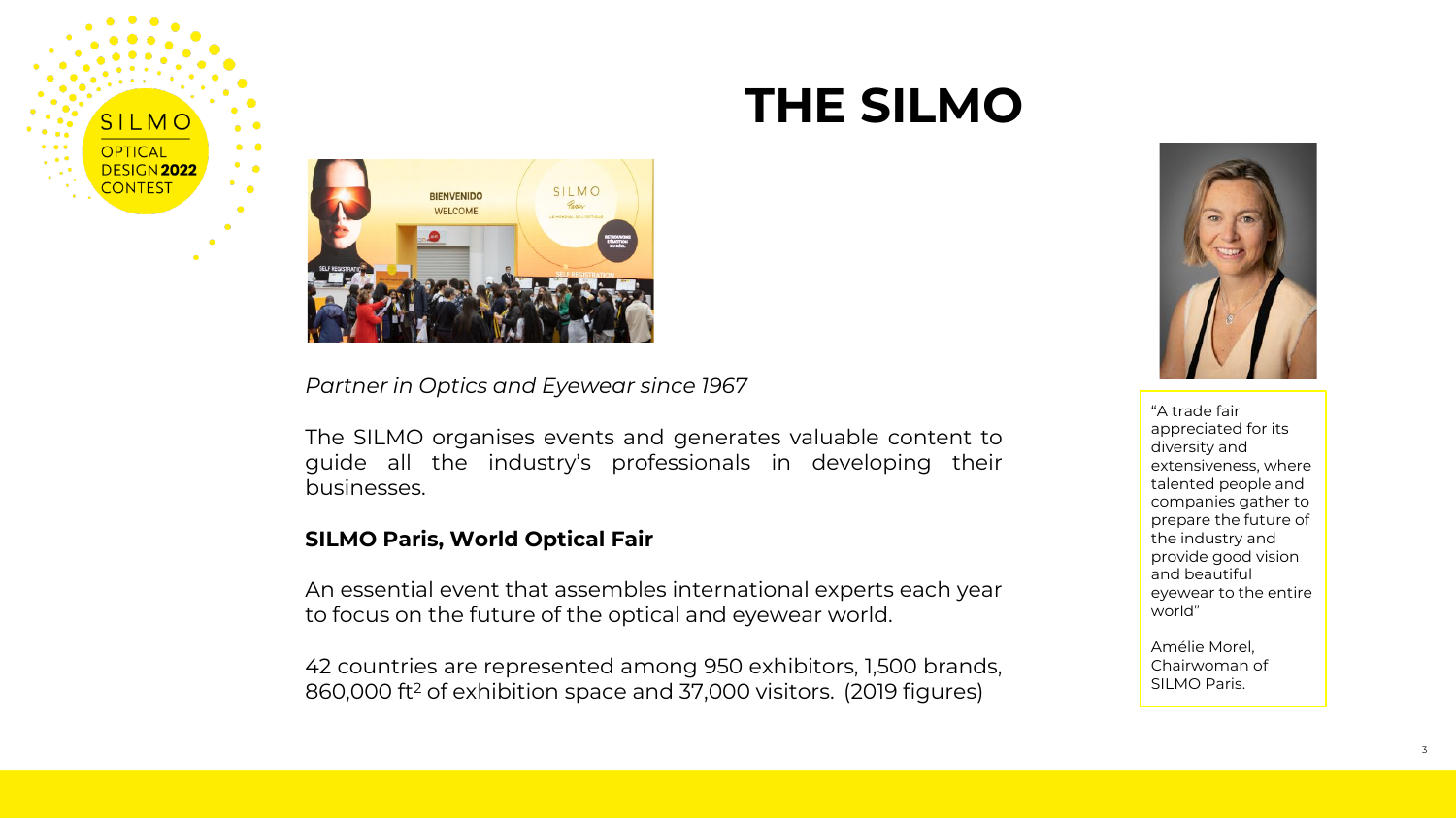

## **The competition**

*Design above all* 

#### **Set out to discover the world of optical and eyewear design!**

In 2022, the SILMO launches the Optical and Eyewear Design Competition

This competition aims to stimulate creation and innovation, and to reveal the future talents set to design tomorrow's eyewear.

An opportunity to demonstrate your expertise and vision, and to discover a field of countless possibilities that is perpetually in search of new talents.

The competition is open to all students over the age of 18 who are currently enrolled in a design programme and who can demonstrate having already completed at least three years of higher education or the equivalent.

If necessary, students may work in collaboration with other students in engineering who meet the same criteria in terms of age and education level.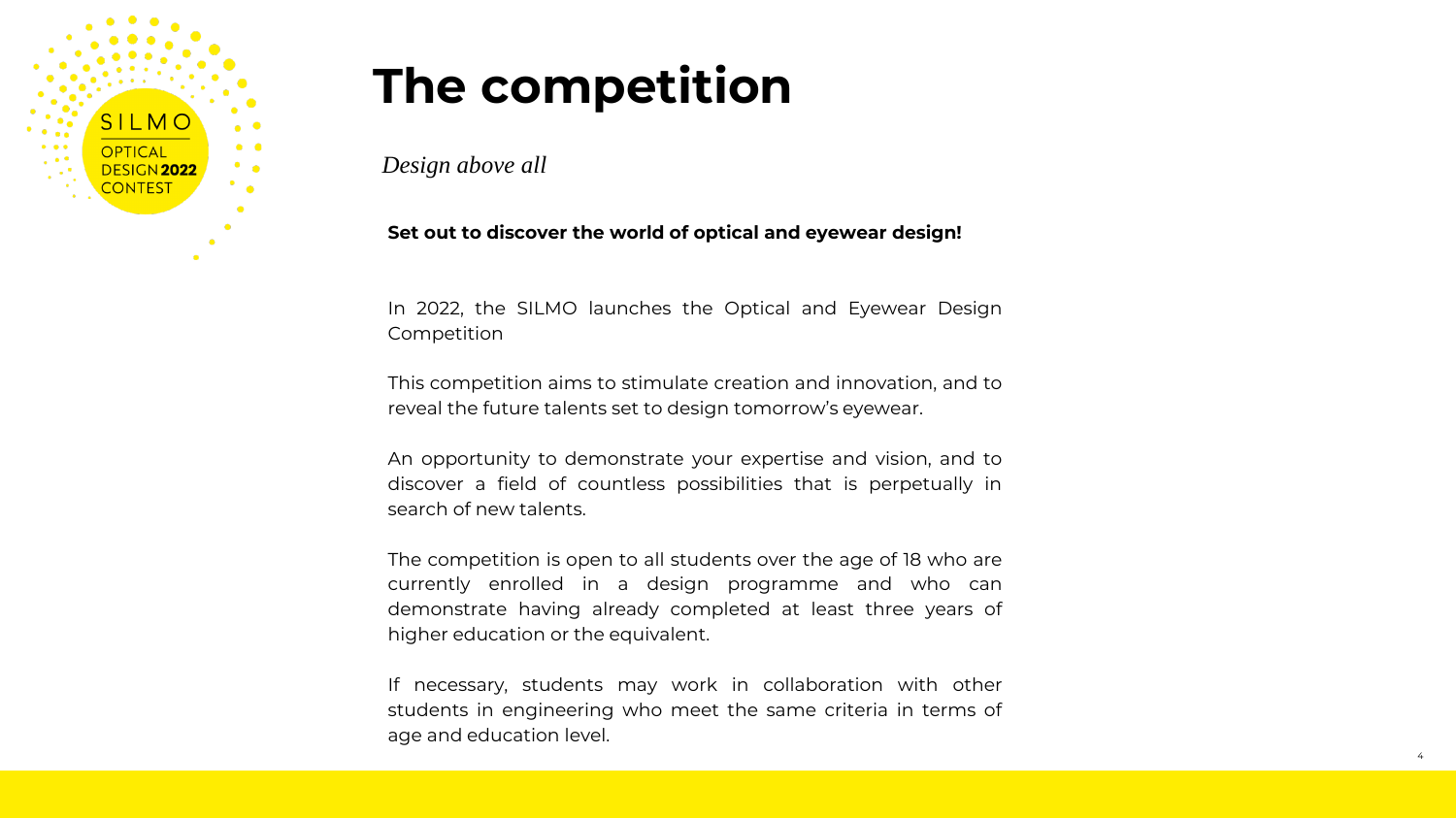

# **It's up to you!**

#### **Gain visibility!**

The Silmo scouts out talent and catalyses trends, offering you a platform for expression.

Lenses, frames, connected products, low vision, equipment for opticians or manufacturers... It's up to you to come up with the innovative designs for tomorrow's products and services!

To seize your chance and participate in the 2022 Optical and Eyewear Design Competition, submit your project – which must feature an innovative optical object design – to us before midnight on 3 June 2022.

The projects that the panel selects will go on to be developed and prototyped in collaboration with the SILMO's industrial partners, and will be examined by a professional panel in September.

The winner and his or her school will be featured in the press releases announcing news from the competition. If desired, the SILMO will also give them an opportunity to exhibit their work and projects at the 2023 SILMO trade fair.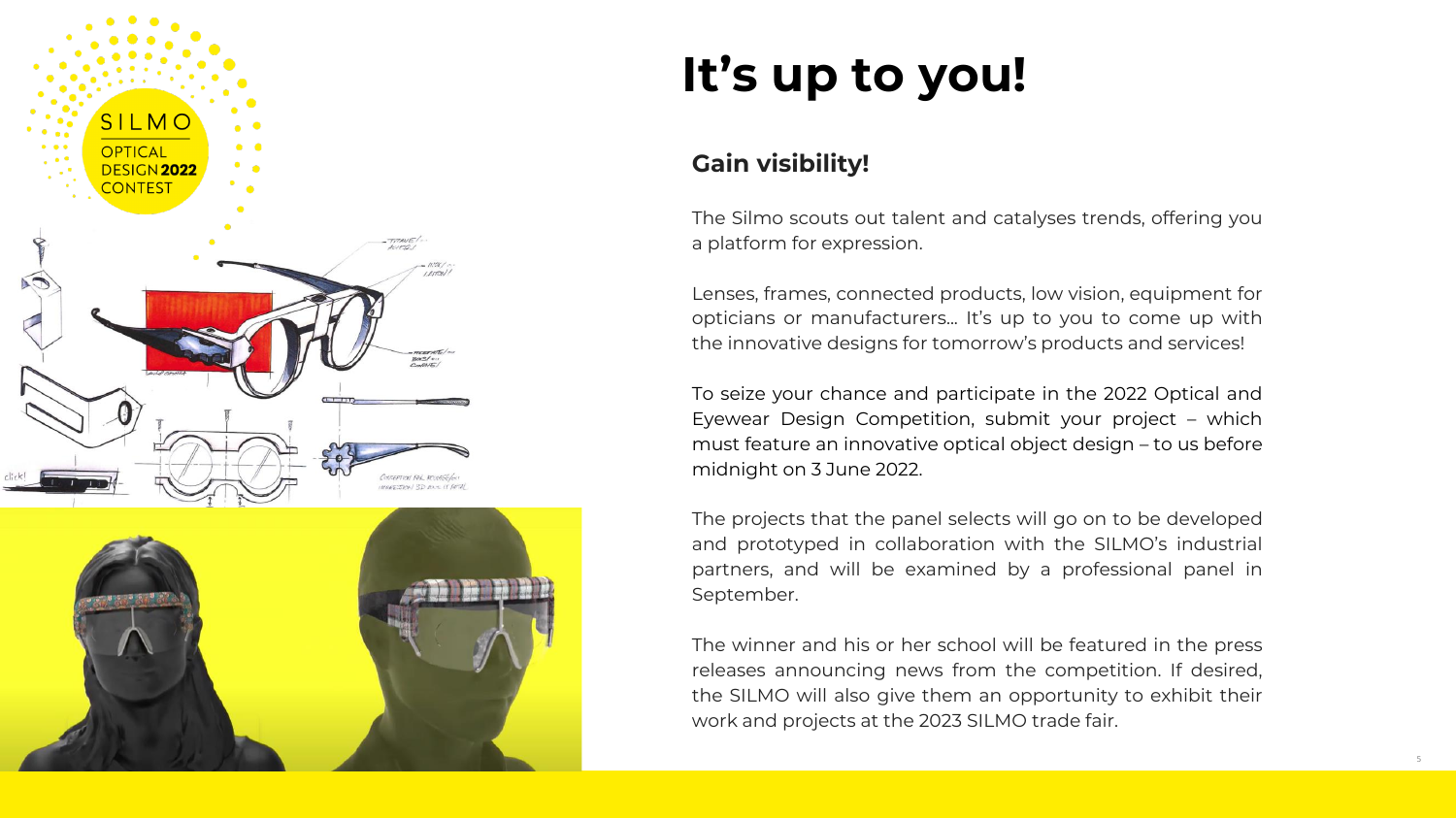

### **Statement of work**

#### **Precise expectations, total freedom**

The range of *Optical objects* is intentionally broad to allow for the students' maximal creative freedom. The projects will be examined according to several criteria:

- the creative, innovative design dimension
- the usage and function of the proposed product
- the inclusion of a social and environmental responsibility aspect
- the intrinsic feasibility of the project

In order to be examined, the submitted project must include a digital A3 poster, a statement of intent of 1,500 characters maximum, a technical notice, and the filed-in registration form (form and rights-of-use agreement)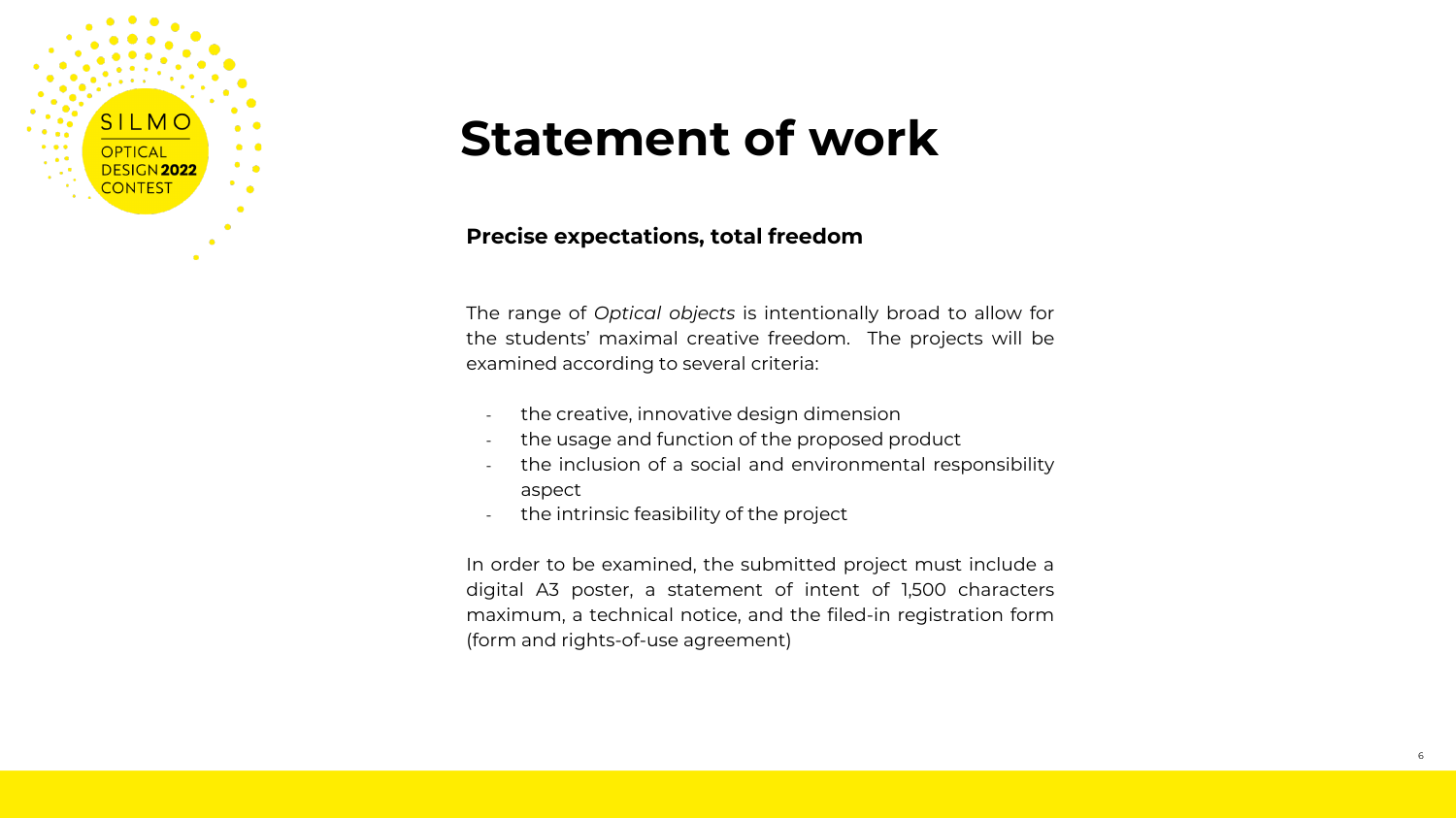



### **The panel**

#### **An expert panel**

A panel made up of design professionals and interdisciplinary experts will gather in September 2022 to select the best applicants.

The definitive composition of the panel will be unveiled during the second quarter of 2022 and will be accessible on the SILMO website.

#### **An accomplished chairman**

The panel will be presided by Emmanuel Gallina. He us a graduate of the E.N.A.D (Limoges), I.A.V (Orléans), and Politecnico di Milano, where he earned a Master's degree in design & management. Today he works as a designer, artistic director, professor, lecturer and workshop instructor.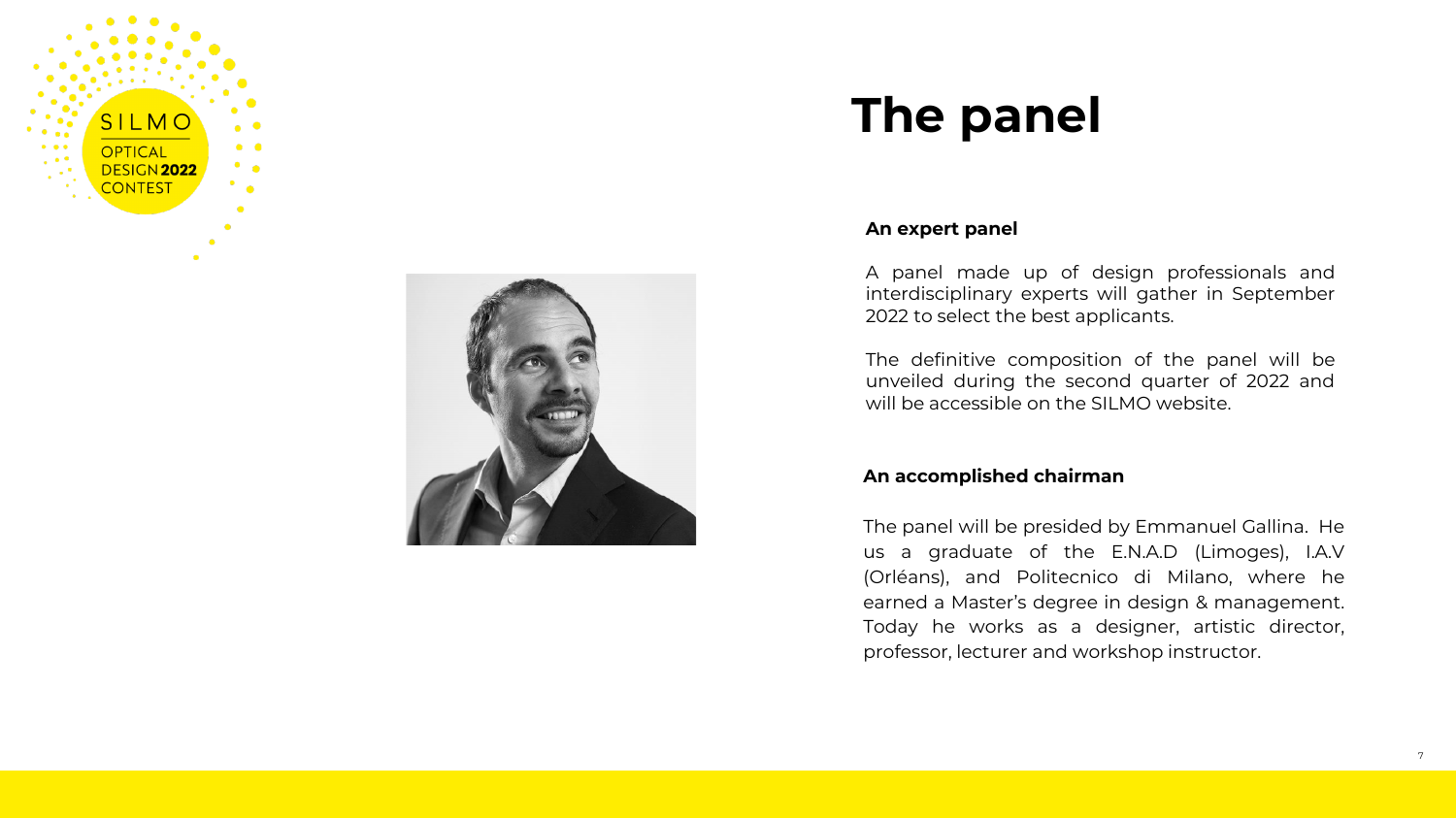

### **Awards and prizes**

#### **A prize deserving of the challenge**

After a pre-selection phase, the organiser will select the top ten projects. The applicants selected at the first session will have their projects prototyped, and they will be invited to the awards ceremony in September.

The panel will award a prize to the competition's winner and his or her school. The lump sum of ten thousand (10,000) euros will be awarded jointly and in equal shares to the winning school and student (or group of students, if the project was a collective undertaking). The student and school will also get the opportunity to exhibit the project at the 2023 SILMO trade fair.

Two cheques of 5,000 euros will be bestowed at the awards ceremony on 23 September 2022. In the case of a collective project, the leading student will be responsible for sharing out the amount allocated to the group of students.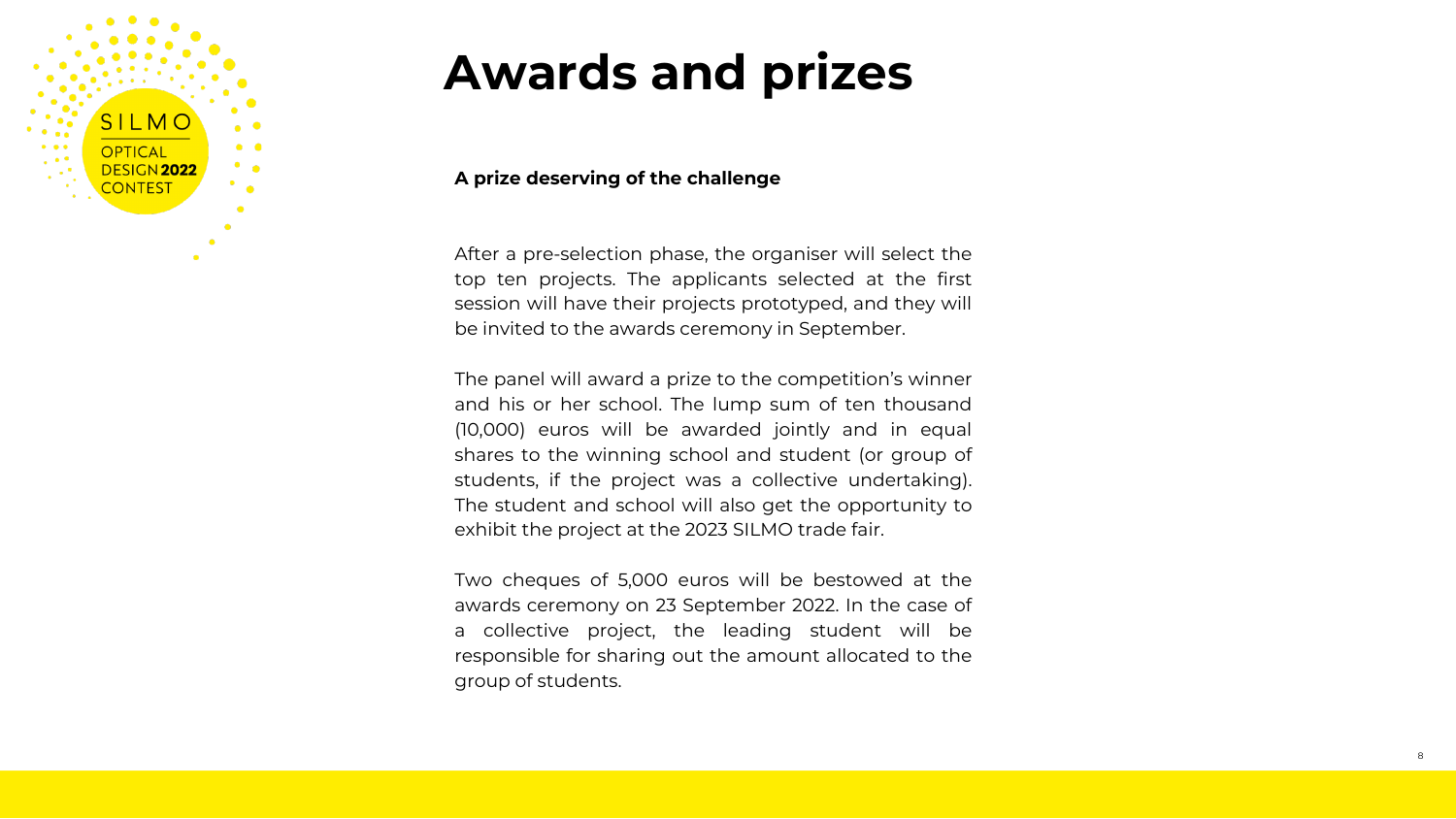

### **The key dates**

#### Step N°1

June 3rd: Deadline for student project submission: the date of the electronic receipt will be considered proof of timely submission.

#### Step N°2

June: Pre-selection phase of the best applicants.

#### Step N°3

July: Electronic announcement of selected applications

#### Step N°4

July - September: Prototyping phase of selected designs.

#### Step N°5

September: the panel selects the winner

#### Step N°6

23rd September: Awards ceremony at the trade fair